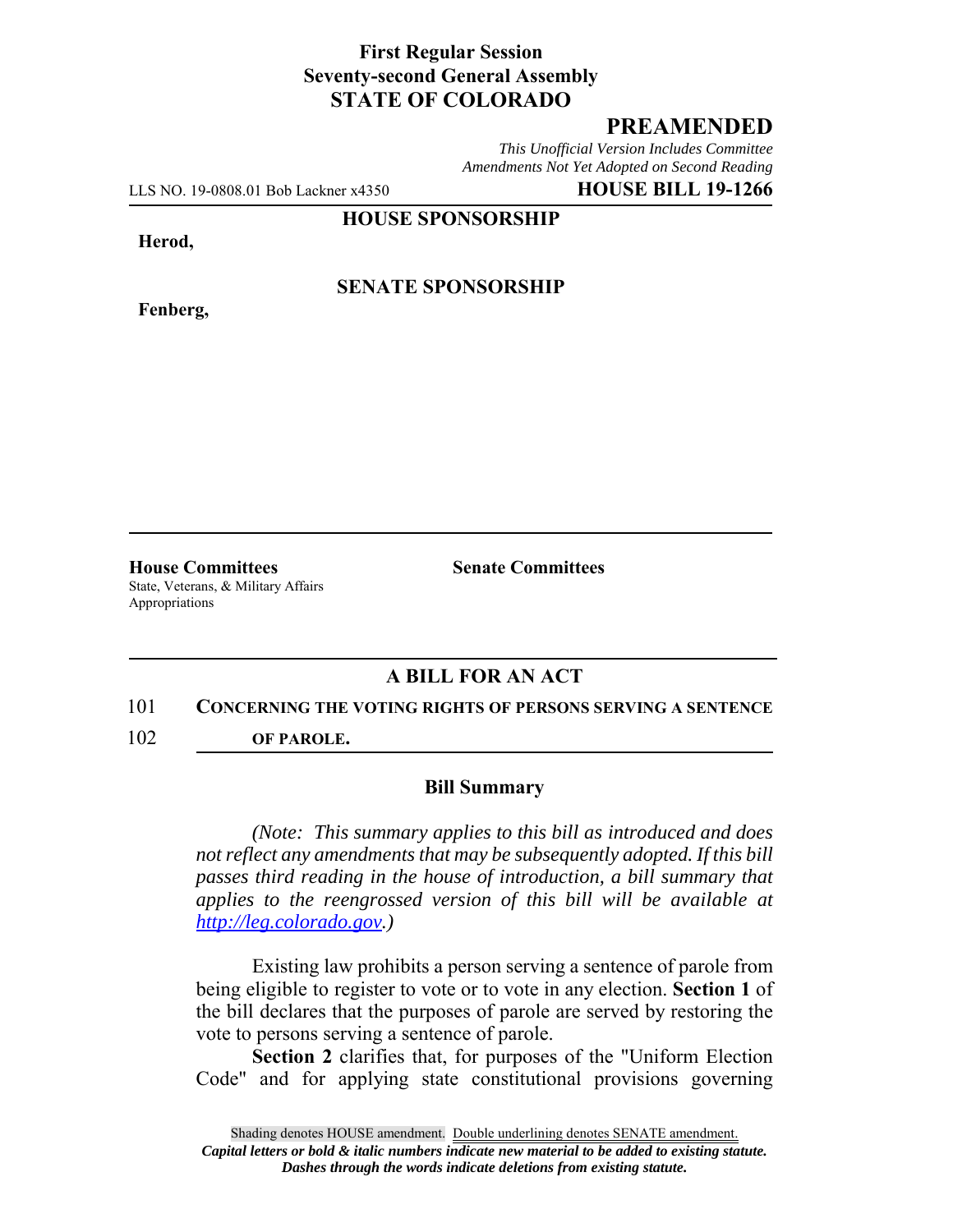disenfranchisement during imprisonment, persons sentenced to parole have completed their "full term of imprisonment" as that term appears in the state constitution.

**Section 3** makes an individual serving a sentence of parole eligible to register to vote and to vote in any election.

**Section 4** requires the division of adult parole to provide an individual sentenced to parole information regarding the individual's voting rights, how the individual may register to vote and cast a ballot, and how the individual may obtain voter information materials.

**Section 5** repeals existing statutory provisions permitting a person on parole to preregister to vote so that the person is automatically registered to vote after being released from parole.

1 *Be it enacted by the General Assembly of the State of Colorado:*

2 **SECTION 1. Legislative declaration.** (1) The general assembly 3 hereby finds, determines, and declares that:

 (a) Section 10 of article VII of the state constitution states, among other things, that "every such person who was a qualified elector prior to such imprisonment, and who is released therefrom by virtue of a pardon, or by virtue of having served out his full term of imprisonment, shall without further action, be invested with all the rights of citizenship, except as otherwise provided in this constitution."

 (b) Although this constitutional language has long been used to justify the deprivation of voting rights to individuals serving a sentence of parole, the constitutional provision was part of the original constitution of the state adopted in August 1876, and the state did not adopt parole sentencing until 1899.

 (c) The power under the constitution to criminalize conduct and set the punishment for a crime rests with the legislative branch. The power to define the nature and purposes of imprisonment and the nature and purposes of parole also rests with the general assembly. The general assembly has determined that the purposes of parole are best served by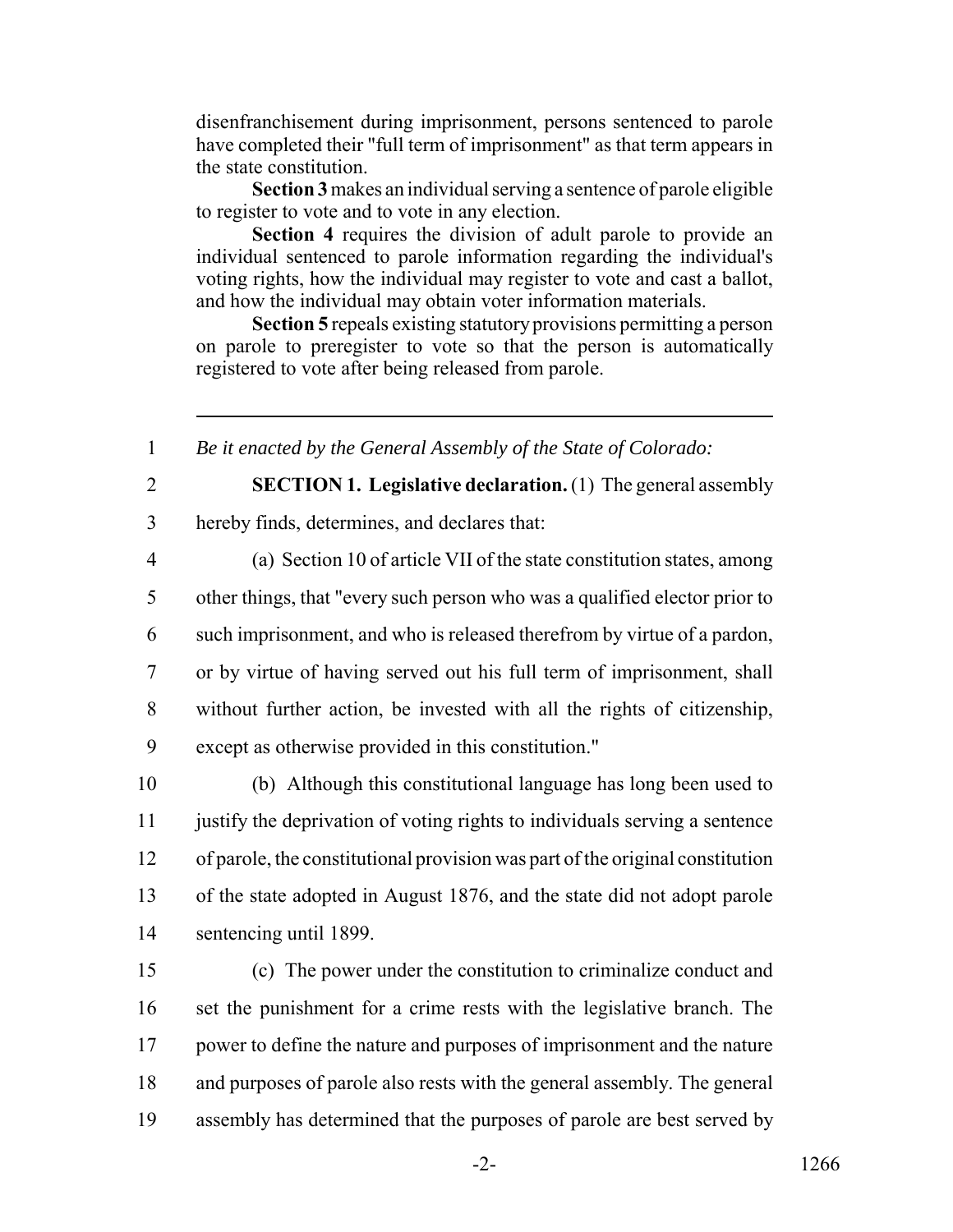restoring voting rights to persons sentenced to parole. Restoring voting rights to parolees is consistent with the purpose of parole as stated in section 17-22.5-102.5, Colorado Revised Statutes, and will help to develop and foster in these individuals the values of citizenship that will result in significant dividends to them and society as they resume their places in their communities.

 (d) In the case of *Danielson v. Dennis*, 139 P.3d 688 (Colo. 2006), the Colorado supreme court held that the general assembly has the authority to include parole as part of the "full term of imprisonment" within the meaning of the constitutional provision, which necessarily means that the general assembly is also empowered, if it so chooses, to 12 define the nature of imprisonment for crime and the nature of parole so that, for purposes of implementing the right to vote, the "full term of imprisonment" ends when an individual convicted of a felony is sentenced to or granted parole and, therefore, leaves his or her incarcerated status. It follows that if an individual's term of imprisonment is at an end upon being sentenced to parole, he or she should also be entitled to the full restoration of his or her voting rights at that time.

 (2) By enacting House Bill 19-1266, enacted in 2019, the general assembly intends that individuals sentenced to parole on account of a felony conviction be entitled to the full restoration of their voting rights and further intends that House Bill 19-1266 be liberally construed to effectuate these purposes.

 **SECTION 2.** In Colorado Revised Statutes, 1-1-104, **add** (49.3) as follows:

 **1-1-104. Definitions.** As used in this code, unless the context otherwise requires: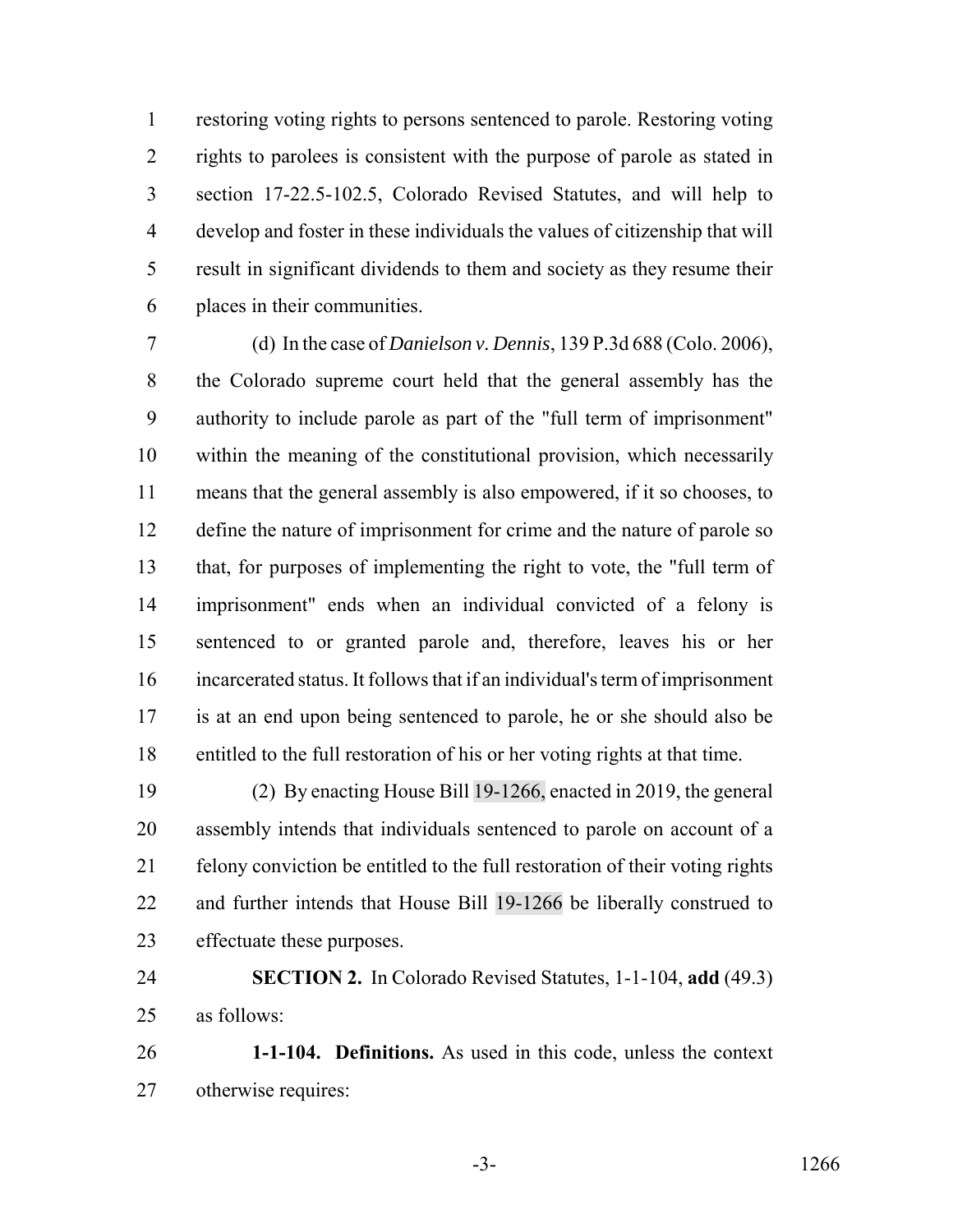(49.3) (a) "TERM OF IMPRISONMENT" OR "FULL TERM OF IMPRISONMENT" MEANS THE PERIOD DURING WHICH AN INDIVIDUAL IS SERVING A SENTENCE OF DETENTION OR CONFINEMENT IN ANY CORRECTIONAL FACILITY, JAIL, OR OTHER LOCATION FOR A FELONY CONVICTION.

 (b) THIS SUBSECTION (49.3) APPLIES TO THIS CODE FOR THE PURPOSE OF APPLYING SECTION 10 OF ARTICLE VII OF THE STATE CONSTITUTION.

 (c) "TERM OF IMPRISONMENT" OR "FULL TERM OF IMPRISONMENT" DOES NOT INCLUDE THE PERIOD DURING WHICH AN INDIVIDUAL IS ON PAROLE.

 **SECTION 3.** In Colorado Revised Statutes, 1-2-103, **amend** (4) as follows:

 **1-2-103. Military service - students - inmates - persons with behavioral or mental health disorders - confinement.** (4) No person while serving a sentence of detention or confinement in a correctional 17 facility, jail, or other location for a felony conviction or while serving a 18 sentence of parole is eligible to register to vote or to vote in any election. 19 except that A confined prisoner who is awaiting trial but has not been tried or who is not serving a sentence for a felony conviction shall be 21 certified by the institutional administrator, shall be permitted to MAY register to vote pursuant to this article 2, and may list his or her confinement location as his or her ballot address in accordance with 24 section 1-2-204 (2)(f.3). AN INDIVIDUAL SERVING A SENTENCE OF PAROLE IS ELIGIBLE TO REGISTER TO VOTE AND TO VOTE IN ANY ELECTION.

 **SECTION 4.** In Colorado Revised Statutes, 17-2-102, **repeal and reenact, with amendments,** (14) as follows: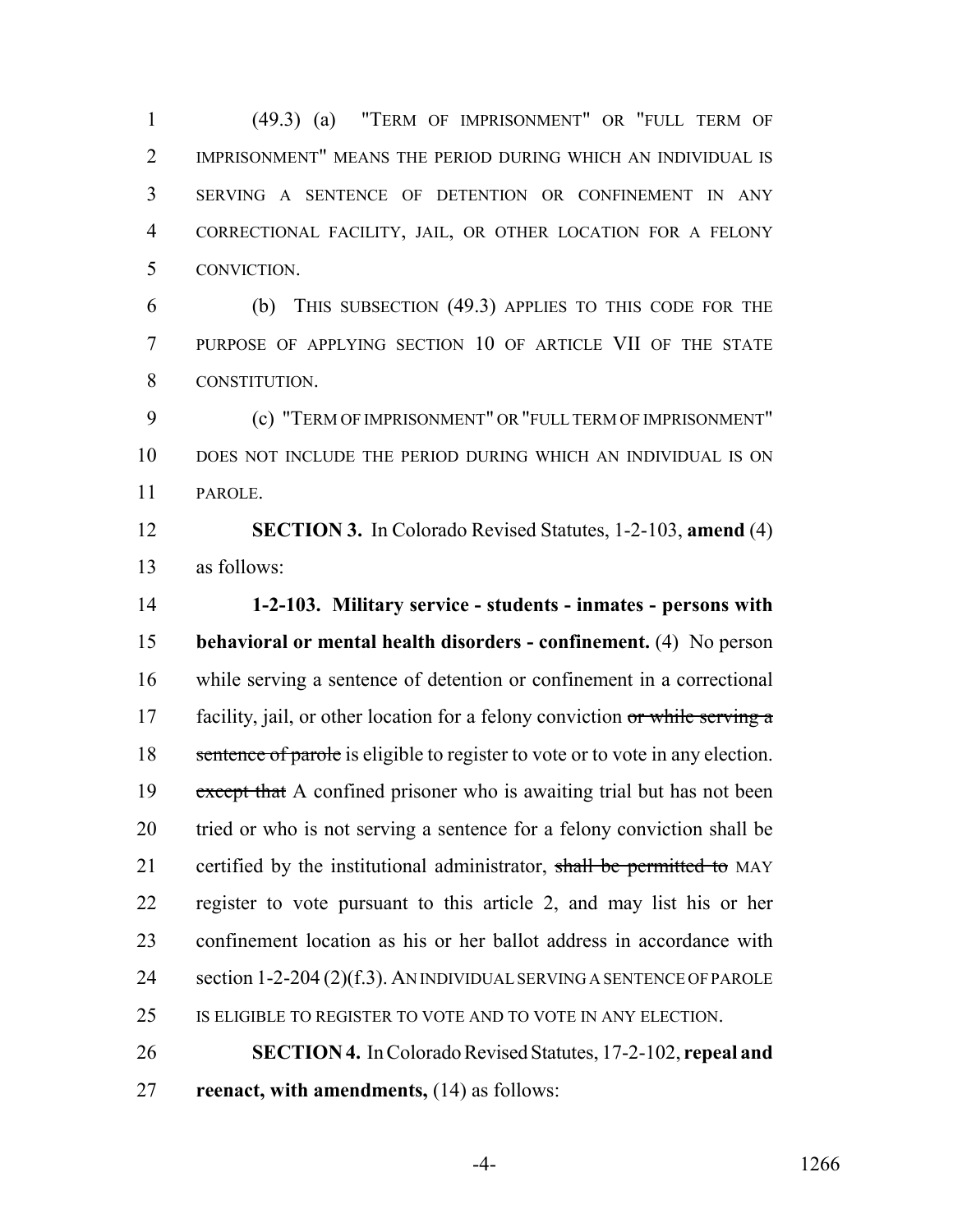| $\mathbf{1}$   | 17-2-102. Division of adult parole - general powers, duties, and             |
|----------------|------------------------------------------------------------------------------|
| $\overline{2}$ | functions - definition - repeal. $(14)$ $(a)$ IN ADDITION TO ANY OTHER       |
| 3              | DUTY SPECIFIED IN THIS SECTION, THE DIVISION OF ADULT PAROLE SHALL           |
| $\overline{4}$ | PROVIDE AT THE INITIAL MEETING WITH AN INDIVIDUAL SENTENCED TO               |
| 5              | PAROLE INFORMATION REGARDING:                                                |
| 6              | (I) THE INDIVIDUAL'S VOTING RIGHTS;                                          |
| $\overline{7}$ | (II) HOW THE INDIVIDUAL MAY REGISTER TO VOTE OR UPDATE OR                    |
| 8              | CONFIRM HIS OR HER VOTER REGISTRATION RECORD;                                |
| 9              | (III) HOW TO OBTAIN AND CAST A BALLOT; AND                                   |
| 10             | (IV) HOW TO OBTAIN VOTER INFORMATION MATERIALS.                              |
| 11             | (b) AS USED IN THIS SUBSECTION (14), "VOTER INFORMATION                      |
| 12             | MATERIALS" MEANS THE FOLLOWING DOCUMENTS AS APPLICABLE TO THE                |
| 13             | ELECTION FOR WHICH THE INDIVIDUAL SEEKS TO REGISTER AND CAST A               |
| 14             | <b>BALLOT:</b>                                                               |
| 15             | (I) ANY FORMS USED TO REGISTER AN ELECTOR UNDER PART 2 OF                    |
| 16             | ARTICLE 2 OF TITLE 1;                                                        |
| 17             | (II) AN APPLICATION FOR A MAIL BALLOT PURSUANT TO SECTION                    |
| 18             | $1 - 13.5 - 1002$ ;                                                          |
| 19             | (III) A COPY OF THE BALLOT INFORMATION BOOKLET DESCRIBED                     |
| 20             | IN SECTION $1-40-124.5$ ; AND                                                |
| 21             | ANY MAILINGS TO ELECTORS THAT ARE DESCRIBED IN<br>(IV)                       |
| 22             | <b>SECTION 1-40-125.</b>                                                     |
| 23             | <b>SECTION 5.</b> In Colorado Revised Statutes, 1-2-101, repeal as           |
| 24             | it will become effective July 1, 2019, $(3)$ as follows:                     |
| 25             | $1 - 2 - 101.$<br>Qualifications for registration - preregistration.         |
| 26             | $(3)$ (a) Notwithstanding section 1-2-103 (4), a person who is otherwise     |
| 27             | qualified to register and is on parole may preregister and update his or her |